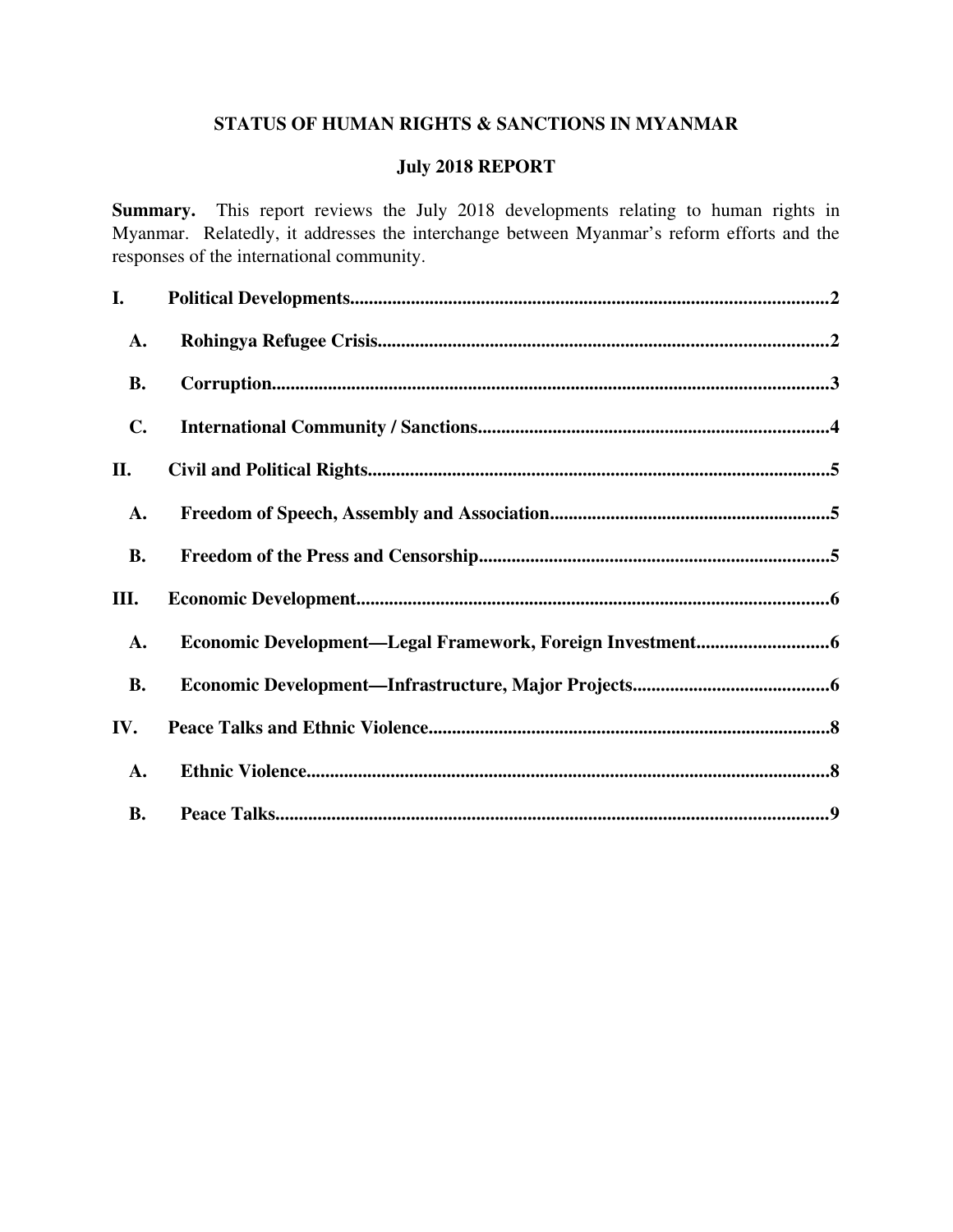# I. Political Developments

#### <span id="page-1-1"></span><span id="page-1-0"></span>A. Rohingya Refugee Crisis

Beginning in August of 2017, approximately 700,000 Rohingya fled from Rakhine State in western Myanmar across the border to Bangladesh, making the ongoing Rohingya refugee crisis the fastest-growing refugee crisis in the world.<sup>1</sup> The Rohingya, a Muslim ethnic minority in Buddhist-majority Myanmar, were fleeing a military campaign of slaughter, rape and the burning of their villages that some United Nations officials have said may amount to genocide.<sup>2</sup> Recently, the Myanmar government has coordinated with the United Nations on repatriation efforts, even though conditions are not yet conducive to voluntary return. In June and July of 2018, the government of Bangladesh and the United Nations High Commissioner for Refugees ("UNHCR") launched a joint verification exercise for Rohingya refugees in Bangladesh.

#### *Repatriation Efforts*

On June 6, 2018, the UNHCR, the United Nations Development Programme ("UNDP"), and the Government of the Republic of the Union of Myanmar signed a tripartite Memorandum of Understanding ("MoU" or the "Memorandum").<sup>3</sup> This agreement aims at eventually allowing hundreds of thousands of Rohingya sheltering in Bangladesh to return safely and voluntarily.

While the exact contents of the Memorandum were meant to be secret, the text of the MoU recently leaked online, leading to strong criticism by Rohingya leaders and activists.<sup>4</sup> Rohingya leaders say that the MoU fails to address the key concerns of the community.<sup>5</sup> In particular, the Rohingya community is concerned with the way the Myanmar government avoided the issue of citizenship in the MoU, despite the fact that the Rohingya have long sought a guarantee from the government of restoration of citizenship rights prior to Rohingyas' return.<sup>6</sup> Tun Khin, president of Burmese Rohingya Organisation UK, finds it unethical not to involve the refugee community before drafting the agreement.<sup>7</sup> It remains to be seen how the drafting parties of the MoU will react to the criticisms voiced in the aftermath of the leaked MoU text.

#### *Bangladesh / UNHCR Verification of Rohingya Refugees*

At the end of June, the government of Bangladesh and UNHCR launched a joint verification exercise for Rohingya refugees in Bangladesh. The exercise is expected to take up to six months to complete and aims to consolidate information into a unified database for the purposes of protection, identity management, documentation, provision of assistance, population statistics and ultimately repatriation solutions for the estimated 900,000 refugees who have fled from Myanmar to Bangladesh.<sup>8</sup>

This verification should play a key role in establishing refugees' identities and their declared places of origin in Myanmar. Biometric data is used to confirm individual identities for all refugees, and at the end of the process, each refugee will be provided with a new identity card. For many refugees, this will be the first time that they have possessed an individual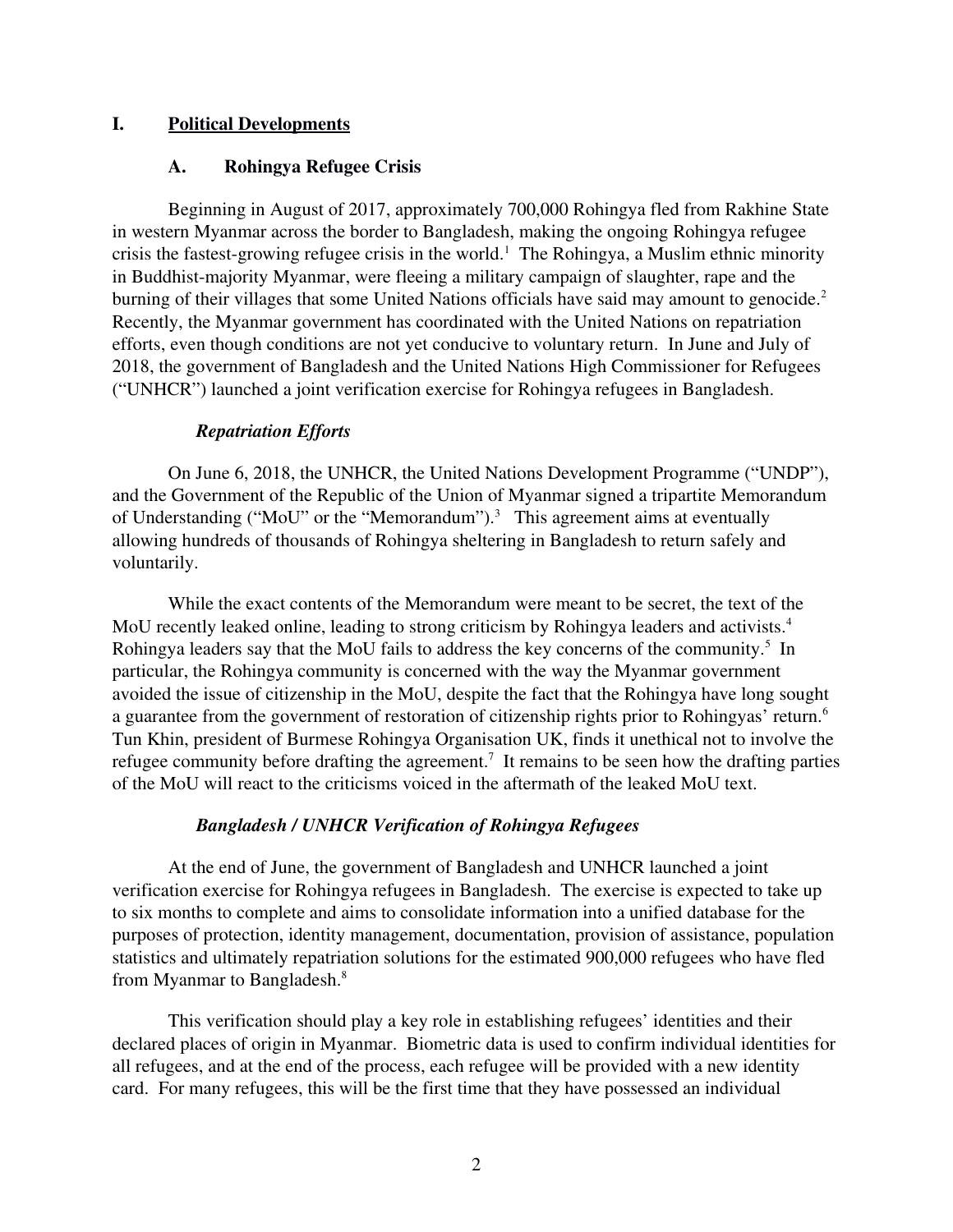identity document. The exercise also seeks to enhance the accuracy of data on refugees in Bangladesh, which will help the Bangladeshi government and humanitarian partners increase their understanding of specific needs amongst the refugee population. This would allow both the government and non-governmental organizations to better plan and target assistance to avoid duplication of services.<sup>9</sup>

According to the Inter Sector Coordination Group's Situation Report of the Rohingya Refugee Crisis, as of July 18, 2018, a total of 9,756 individuals in 2,124 families have been verified through this joint verification exercise.<sup>10</sup> In addition to ID cards, all households received a family certificate, which will be used for the provision of protection and assistance in Bangladesh.

# *Risk of Human Trafficking*

A recent report from the International Organization for Migration ("IOM"), the UN migration agency, states that thousands of refugees are at risk of falling victim to human trafficking. Seventy-eight victims of trafficking have been identified in Cox's Bazar over the past ten months.<sup>11</sup> IOM is calling for a multi-actor response to prevent an increase in human trafficking of refugees; stressing that the exploitation may only be prevented if authorities, local and international agencies and communities work together. $12$ 

# <span id="page-2-0"></span>B. Corruption

On July 2, the Anti-Corruption Commission ("Commission") and the Union of Myanmar Federation of Chambers of Commerce and Industry ("UMFCCI") announced they would join forces to tackle corruption.<sup>13</sup> The two organizations signed a joint statement affirming that they will draft a code of conduct regarding anti-bribery measures and will issue guidelines to domestic businesses.<sup>14</sup> They will also organize anti-corruption educational programs and plan to raise awareness among the business community by sharing best practices being used already in the industry.<sup>15</sup> This initiative is linked with anti-corruption efforts from UN Global Compact Network Myanmar.<sup>16</sup> The chair of the Commission, Aung Kyi, stated that they are also planning to establish anti-corruption units in different departments as well as sub-regional governments in order to curb corruption.

Aung Kyi also announced at a seminar on business ethics hosted by UMFCCI that those who pay bribes will also be punished, not just those who take them.<sup>17</sup> This announcement comes after the recent amendments made to the 2013 Anti-Corruption Law in early June.<sup>18</sup> Article  $3(a)$ was amended, defining in greater detail the giving and receiving of bribes, since the original article did not specify the giver and the recipient, and now allows for action to be taken against anyone involved.<sup>19</sup> The government has also broadened the definition of what constitutes a bribe, stating that "not only cash and pricey gifts, but also treating [to lavish dinners, etc.] and service charges will be regarded as a bribe."<sup>20</sup> A by-law is also being formulated by the Commission to facilitate the enforcement of the amended Anti-Corruption Law, which is expected to be completed within three months.<sup>21</sup>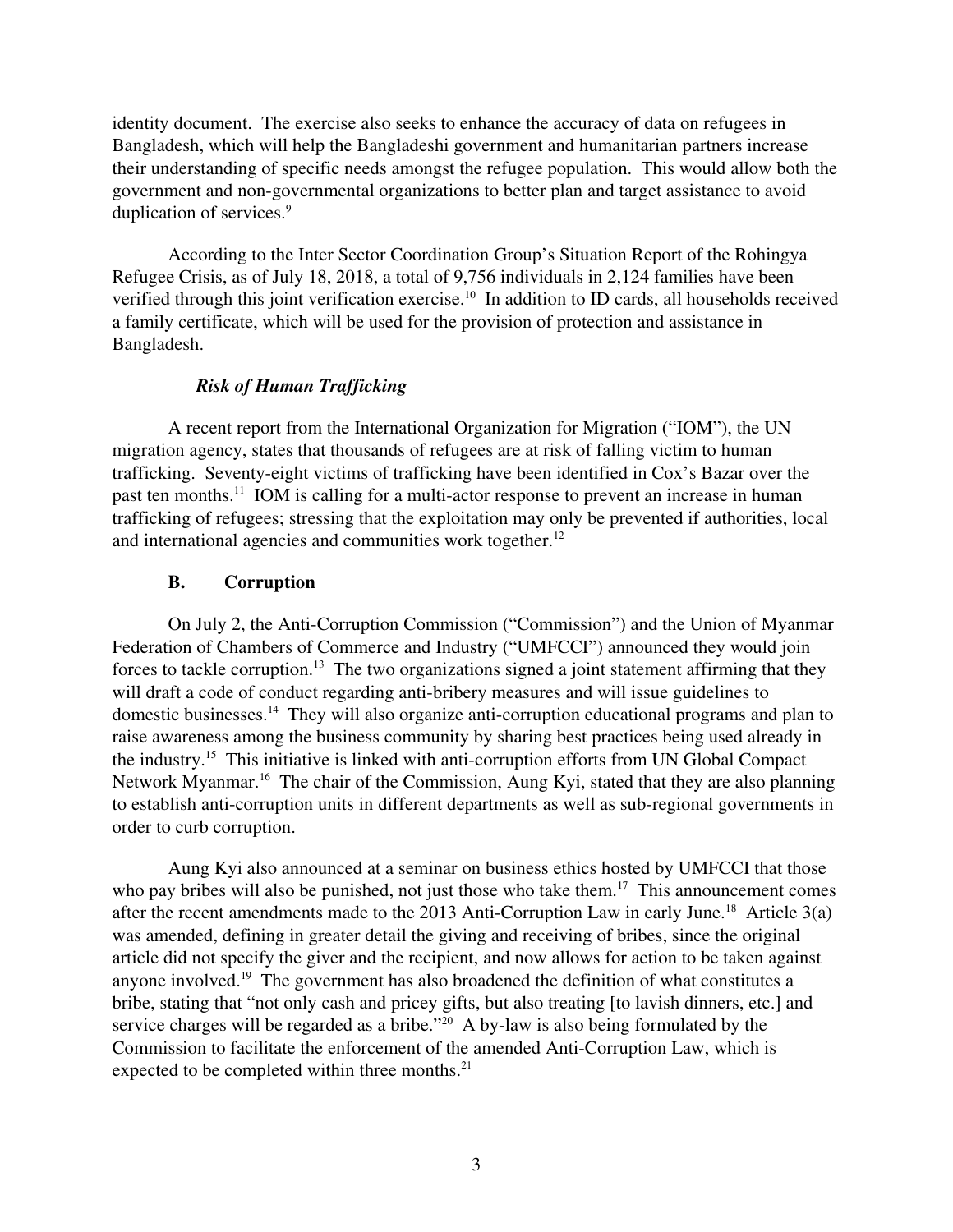On July 4, the Supreme Court in Thailand issued another arrest warrant for fugitive former prime minister Thaksin Shinawatra. He is accused of malfeasance over the Export-Import Bank of Thailand's 4-billion-baht loan to Myanmar that favored his own family business.<sup>22</sup>

On July 16, the Commission issued a press statement which states that they have registered a case against twelve customs officials and employees in connection with the import of vehicles.<sup>23</sup> Complaints have been lodged, asserting that delivery van importers had to pay bribes to customs officials through customs clearance agencies for clearing their vehicles from Yangon port and bribes for clearing vehicles which were imported in violation of policies made by the Vehicles Importing Supervision Committee.<sup>24</sup>

A new report from New York-based Human Rights Watch was released. The report states that many farmers whose lands were confiscated during military rule are still waiting to see any kind of positive progress.<sup>25</sup> Thousands of claims remain unadjudicated, farmers who have submitted dozens of claims have heard nothing in response, and hundreds have been arrested for "trespassing" on land seized that farmers say is rightfully theirs.<sup>26</sup> Many activists and farmers have complained of corruption and conflicts of interest within the communities that are charged with investigating, releasing, and returning the land.<sup>27</sup>

# <span id="page-3-0"></span>C. International Community / Sanctions

On July 10, 2018, the United States Department of Homeland Security announced visa restrictions for a number of Myanmar government officials in the ministries of Labor, Immigration and Population and Home Affairs due to their lack of cooperation in accepting Myanmar citizens deported by the United States. Under Section 243(d) of the Immigration and Nationality Act of the United States, if countries refuse to take back their nationals deported by the U.S. government, the Secretary of State must order consular officers to suspend the issuance of visas until informed by the Secretary of Homeland Security. The ban would not have any effect on ordinary tourists planning to visit the U.S., however it does affect the officials' immediate family members.<sup>28</sup>

In the wake of new European and Canadian sanctions imposed on Myanmar officials who were involved in atrocities committed against the Rohingya population, the U.S. has been criticized for its slow reaction. The Trump administration has a list of between six and nine senior Myanmar officials to sanction over the Rohingya crisis, but the effort has stalled amid internal debates over sanctions' effectiveness and U.S. leadership on this issue. The U.S. has sanctioned only one Myanmar official, even after Canada and the European Union targeted seven senior military leaders last month. The slow reaction by the U.S. over almost a year has angered activists, and has also led to questions within the administration about U.S. prominence on an issue where other Western countries have now taken the lead.<sup>29</sup> For example, Human Rights Watch wrote to congressional leaders on July 9, 2018, together with 45 other nongovernmental and faith-based organizations, to demand that the U.S. adopt legislation to enhance targeted sanctions against Myanmar military commanders who are implicated in human rights abuses. The groups said it is "imperative" that Congress address the human rights crisis in Myanmar.<sup>30</sup>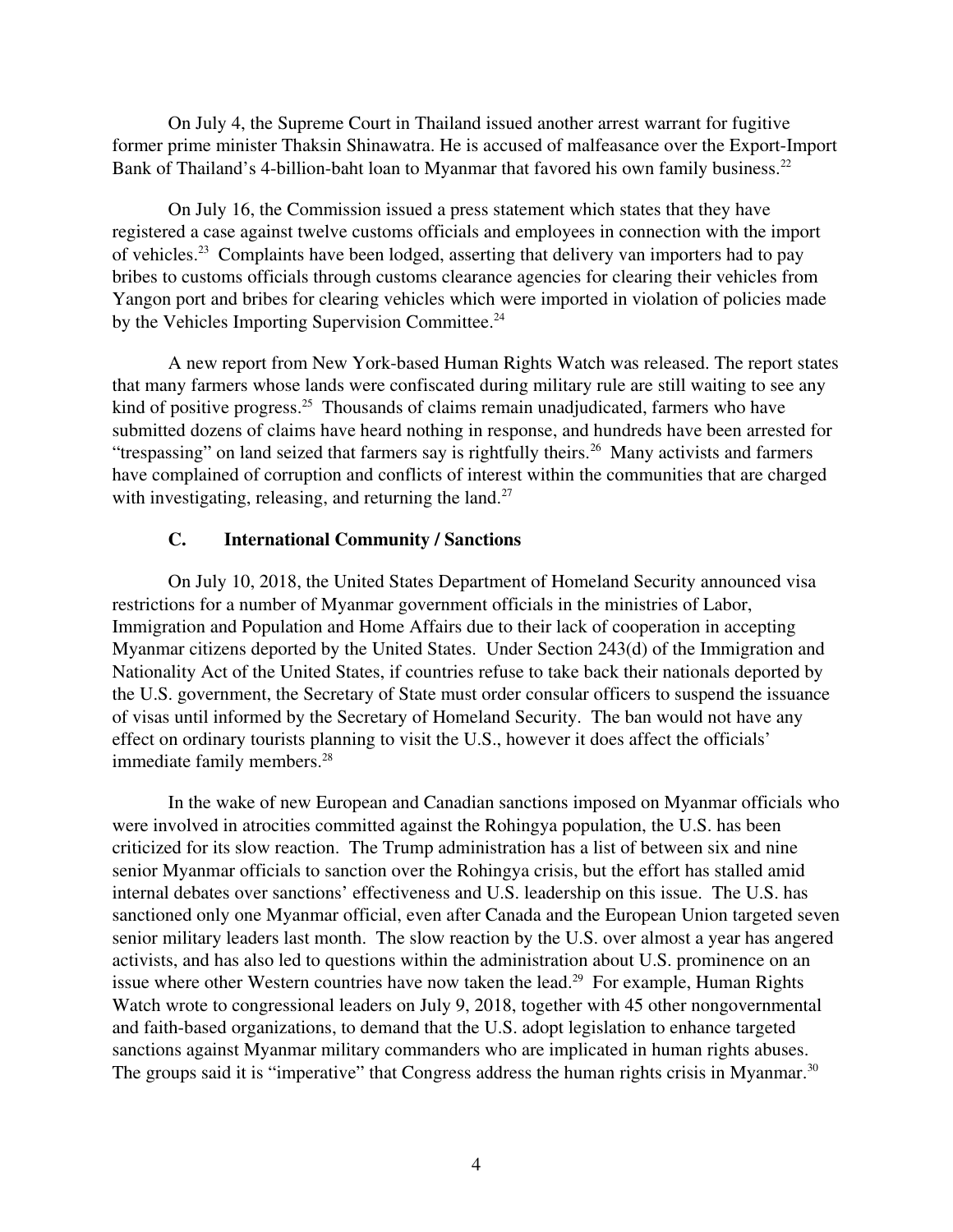It is reported that U.S. legislative efforts to sanction Myanmar officials for involvement in the Rohingya crisis have stalled because of Senate Majority Leader Mitch McConnell. McConnell was reportedly responsible for the removal of provisions in a House defense policy bill (the National Defense Authorization Act), which restricted security engagement with Myanmar, imposed sanctions on Myanmar officials responsible for human rights abuses and required the State Department to make a determination whether the atrocities committed against the minority Rohingya people constitutes ethnic cleansing, crimes against humanity or genocide. McConnell has expressed a long-term interest in Myanmar, and he has supported and defended State Counsellor Aung San Suu Kyi, even as she has come under significant criticism in recent years.<sup>31</sup>

Meanwhile, on July 31, 2018, the Chairman of the Bangladesh National Human Rights Commission, Kazi Reazul Hoque, emphasized the imposition of sanctions on Myanmar by the international community to resolve the Rohingya crisis. He said the international community should put more pressure on Myanmar for safe return of Rohingyas to their homeland. UN Resident Coordinator Mia Seppo expressed her frustration over the under-funding of the international humanitarian response to Rohingya refugees, and called for additional funding.<sup>32</sup>

# II. Civil and Political Rights

#### <span id="page-4-2"></span><span id="page-4-1"></span>A. Freedom of Speech, Assembly and Association

Criticism over Facebook's role in spreading fake news in Myanmar has continued, with British politicians joining the UN in accusing Facebook of spreading false information and hate speech about the persecuted Rohingya group.<sup>33</sup> The British politicians' report claims that a popular internet service called "Free Basics", which Facebook provides in Myanmar, potentially curbed the success of Britain's £129 million aid program in Myanmar and worsened the ongoing ethnic cleansing of the Rohingya. The report argues that Facebook is essentially "synonymous with the internet in Myanmar"<sup>34</sup> and has become a platform for spreading false information. For instance, when the ultra-nationalist monk Wirathu posted on Facebook a false accusation that a Muslim teashop owner in Mandalay (Myanmar's second-largest city) had raped a female Buddhist employee, riots broke out and over a multi-day melee, two men (one Muslim and one Buddhist) were killed and around 20 others were injured.

On July 12, Myanmar police arrested a prominent government critic at his home.<sup>35</sup> Reuters was unable to determine what prompted his arrest or his current whereabouts. Myanmar has detained at least 38 journalists since State Counselor Aung San Suu Kyi came to power in 2016.

# <span id="page-4-0"></span>B. Freedom of the Press and Censorship

In early July, a judge ruled that the two Reuters journalists who were arrested in December would face trial.<sup>36</sup> The two reporters, Wa Lone and Kyaw Soe Oo, face up to 14 years in prison under Myanmar's colonial-era Official Secrets Act. The President and Editor-in-Chief of Reuters, Stephen J. Adler, called the case against the reporters a "protracted and baseless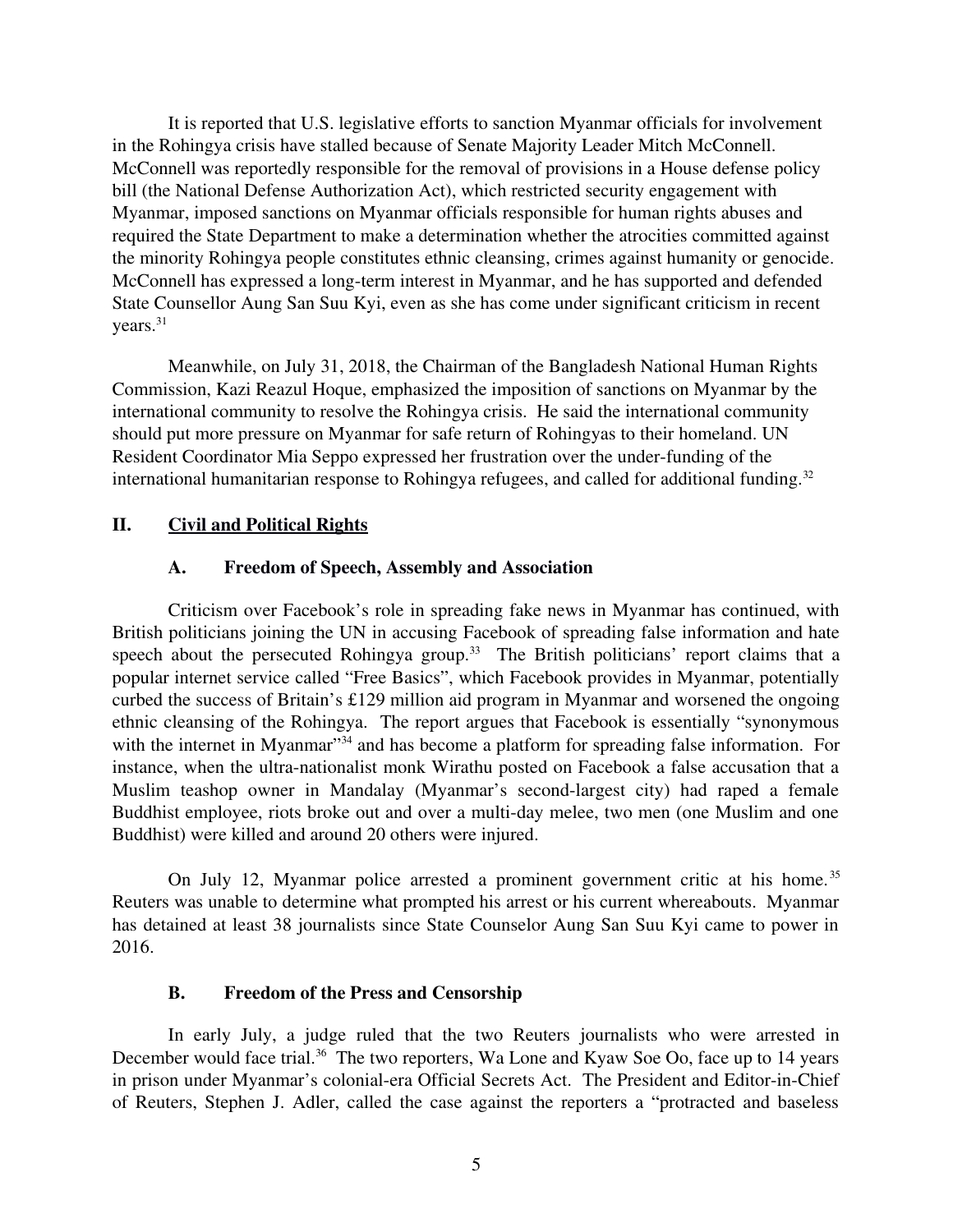proceeding" and said that the decision "casts serious doubt on Myanmar's commitment to press freedom and the rule of law."

Wa Lone testified in mid-July that he and Kyaw Soe Oo were arrested after they met two police officers in a Yangon restaurant.<sup>37</sup> This testimony contradicted the prosecution's assertion that the two reporters were detained during a routine traffic stop. The reporters said that one of the officers arranged a meeting for that day and in the restaurant handed the reporters rolled-up documents that "had nothing to do with" the conversation. The reporters said they were then arrested before they could even look at the documents. One police officer, Naing Lin, testified that he had met the journalists but had not given them anything. A police captain, Moe Yan Naing, however, told the court that a more senior officer had ordered Naing Lin to plant documents on the reporters to entrap them. After testifying, this police captain was sentenced in secret to a year in prison for an unspecified violation of the police disciplinary code.

# III. Economic Development

# <span id="page-5-2"></span><span id="page-5-1"></span>A. Economic Development—Legal Framework, Foreign Investment

The Myanmar Federal Chambers of Commerce and Industry recently established the Myanmar Ethnic Entrepreneurs' Association ("MEEA") to represent the interests of local ethnic businesses in Myanmar. The main objective of the MEEA is to provide assistance to local ethnic entrepreneurs so that they can promote their businesses by connecting to other ethnic businesses as well as local and foreign investors.<sup>38</sup> The project will focus on exporting goods from ethnic businesses to expand the market for such products.<sup>39</sup> However, the Myanmar Times notes that in order to ensure that the MEEA's plans are effectively and sustainability implemented, it will be important to also promote the extension of access to electricity to rural areas and the improvement of roads for the easy transport of goods to other areas of the country.<sup>40</sup>

The union government of Myanmar has been focusing on attracting foreign investment into Myanmar's economy by remodeling its tax regime with a slew of tax incentives for foreign investors.<sup>41</sup> Incentives for foreign investors include a tax exemption for five to seven consecutive years and various deductions and exemptions from customs duty and domestic taxes on imported materials and equipment, among other benefits.<sup>42</sup> While these tax benefits are to promote foreign investment, the benefits are tempered by the need to collect more tax revenues.<sup>43</sup> Despite being one of the fastest growing economies in Asia, Myanmar's tax revenue collection has been one of the lowest, and this has consequently created roadblocks to other areas of economic development in Myanmar.<sup>44</sup>

# <span id="page-5-0"></span>B. Economic Development—Infrastructure, Major Projects

Myanmar's Ministry of Commerce is negotiating with a Chinese consortium to build a strategic deep-sea port in Rakhine as part of the planned special economic zone in the region. The deep-sea port is part of the broader Myanmar-China economic corridor initiative whereby the two countries are implementing measures to promote trade and commerce with each other.<sup>45</sup>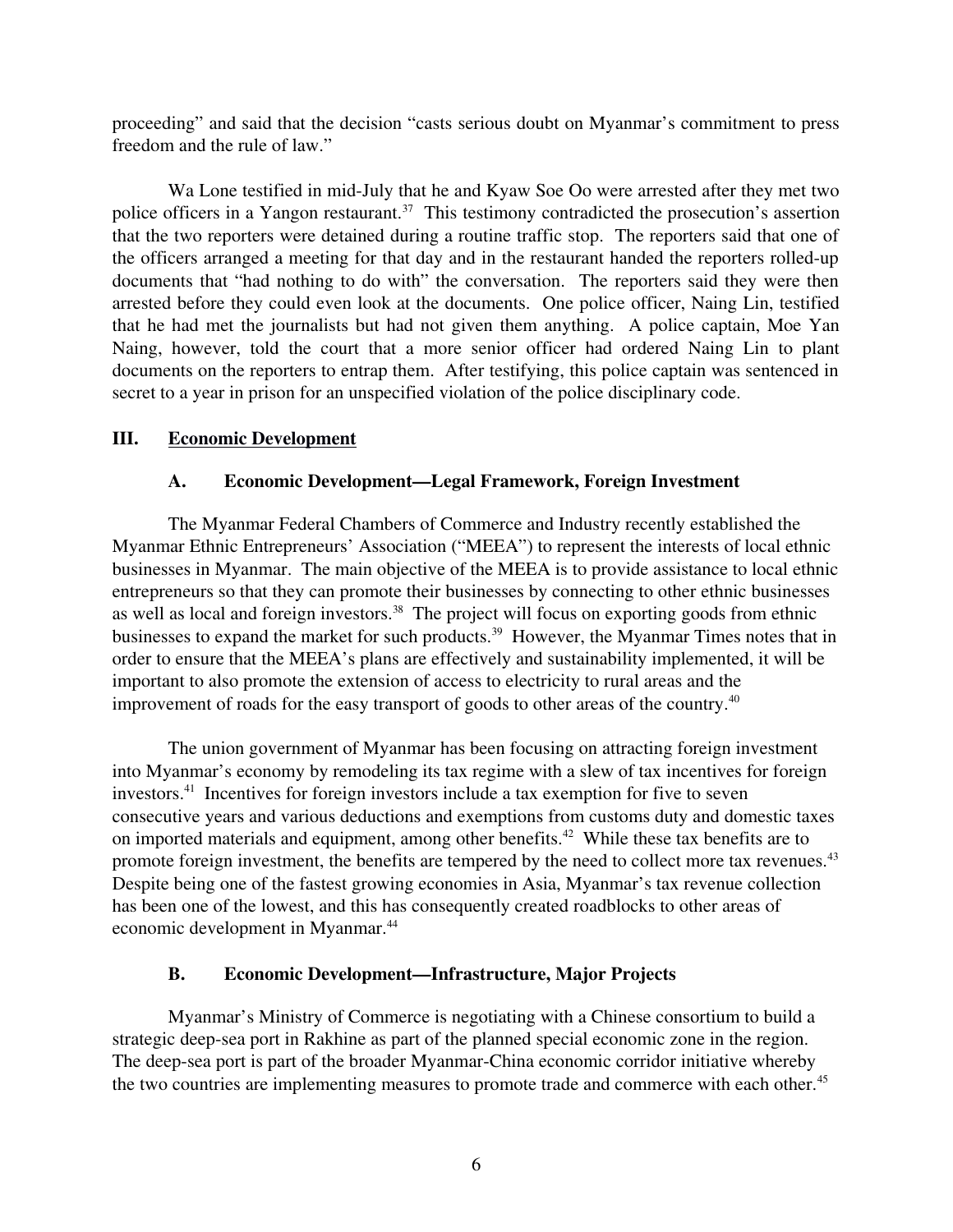The deep-sea port project is expected to encourage development in the Rakhine State and to provide increased job opportunities for local people.<sup>46</sup>

The China-Myanmar high-speed railway project that was derailed in 2014 is now back on track under the National League for Democracy-led government. The project was previously abandoned due to social opposition, lack of financial feasibility and national security concerns.<sup>47</sup> The railway will extend to major economic areas in Myanmar, such as Yangon and Kyaukphyu, where special economic zones and deep-sea ports are located.<sup>48</sup> The project has been experiencing backlash, however, due to its lack of transparency.<sup>49</sup> The government of Myanmar has signed agreements with Chinese investors regarding the development plan for the project without public notice or comment.<sup>50</sup>

# C. Land Seizures

Human Rights Watch, a U.S.-based advocacy group, released a report on July 17, 2018 discussing land seizures, which it views as a "central challenge" for Myanmar.<sup>51</sup> Human Rights Watch based the report on interviews with 39 farmers over a 6 month period in late 2016 to early 2017.<sup>52</sup> Most of the interviewees reported "little or no notice [of an impending land seizure] and meager, if any, compensation" for their land.<sup>53</sup> In cases where compensation was offered, the report criticized it as "uniformly inadequate," noting that it "did not even cover the cost of relocating" in some cases.<sup>54</sup> In cases where former farmers were able to find work after losing their land, they reported that the wages paid were "not enough to live on."<sup>55</sup> In addition to having trouble affording food, former farmers reported being unable to pay for medical care and education for their children, many of whom are now forced to look for jobs as manual laborers alongside their parents.<sup>56</sup> Families who have had land seized are often reluctant to engage with the authorities over the seizure and, even in cases where they have done so, have rarely received their land back.<sup>57</sup> Even in cases where they receive a favorable verdict, land is often sold by local administrators to companies or given to those who worked on the land subsequent to seizure.<sup>58</sup> Farmers taking more direct action, including protesting, face a risk of being arrested.<sup>59</sup> If arrested and charged, they may be subject to a lengthy trial which can exhaust their financial resources and may result in a jail sentence.<sup>60</sup>

In Mandalay, villagers claim they were blocked by police from reaching the regional capital to protest against the construction of a cement factory.<sup>61</sup> The planned factory has allegedly blocked some communal grazing lands and locals fear that it may further damage the local area. In connection with the locals' protest, five villagers were sued under the Peaceful Assembly and Peaceful Procession Law and for disrupting road work. The impacted villagers reported that they have "no idea" why they were sued given that they had received official permission to stage the protest.<sup>62</sup> The village administrator who "stood with his fellow villagers" in protest" was reportedly sacked from his post by the Township General Administration Department.<sup>63</sup> Villagers felt that the dismissal of the village administrator elected by the people was a "direct threat to the people."<sup>64</sup>

Hospital officials from the Yangon General Hospital have reported difficulties "dealing with squatters who live on the hospital's grounds."<sup>65</sup> Hospital administrators have submitted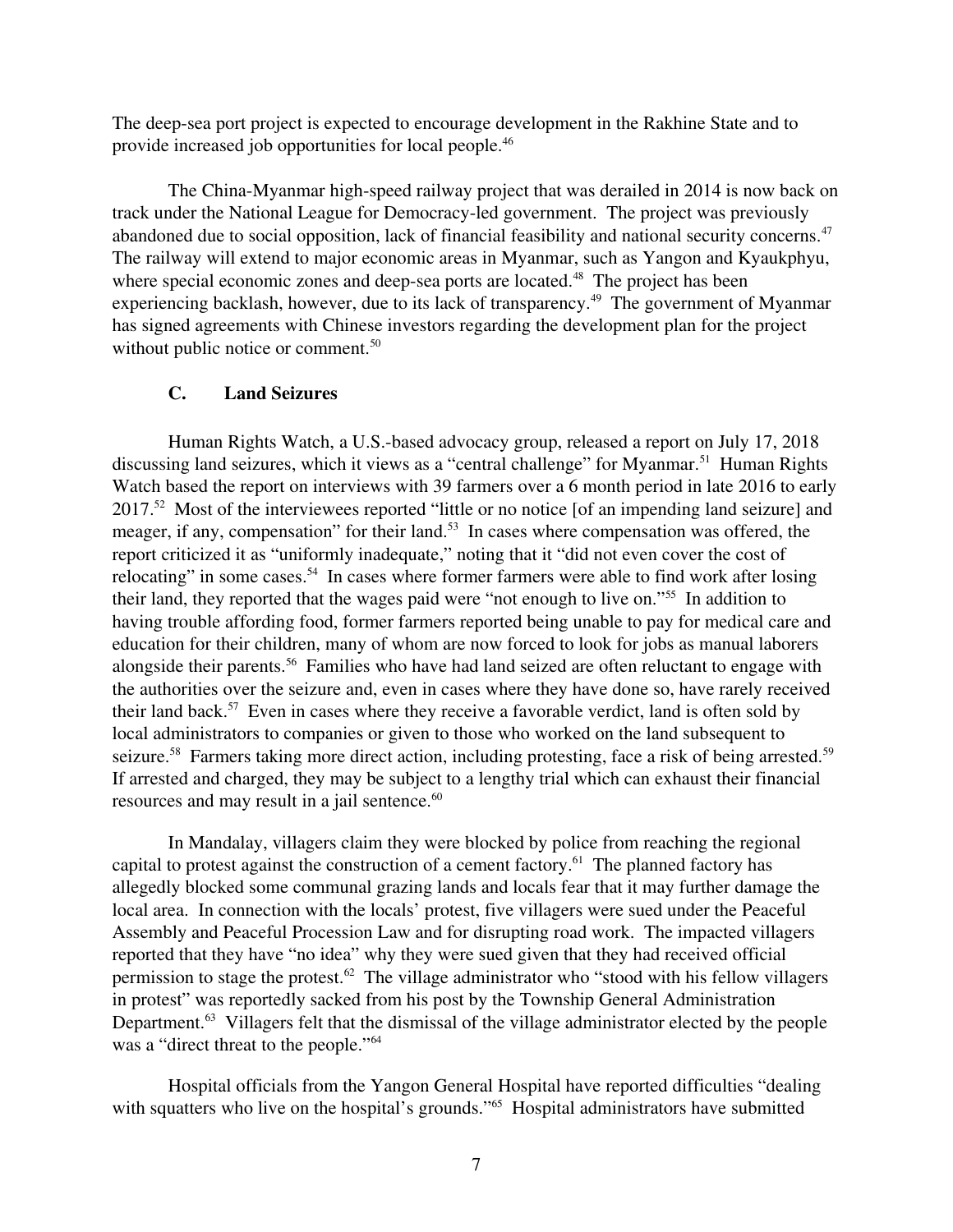plans to remove hawkers and squatters from the grounds and plan to take action once they get approval to do so from the regional government and Ministry of Health and Sports.<sup>66</sup> There is concern that the hawkers reduce access to the wards and may hamper attempts to maintain hygiene levels at the hospital.<sup>67</sup>

In Kayin State, settlers who have allegedly encroached on the Myawady Forest have been instructed to dismantle their houses by the first week of August. $68$  Approximately 5,000 houses are impacted.<sup>69</sup> The disputed land is occupied by residents with no title deeds but whose families have occupied the land for generations or who bought the land from the Democratic Karen Buddhist Army.<sup>70</sup> The town has constructed a plan under which the town plans to sell portions of the land which has raised the issue.<sup>71</sup>

Protests against the Letpadaung copper mine continue.<sup>72</sup> Farmers are protesting against the company's alleged failure to follow the recommendations of a government report and the company's attempt to give them substitute land in an "undesirable location" that is approximately 40 miles from their villages. $73$ 

In the Tanintharyi Region, farmers staged a protest against an oil-palm company that confiscated their land and destroyed their crops without providing any compensation.<sup>74</sup> The company has reportedly threatened farmers, who, despite having complained to government departments, indicate that the issue remains unresolved.<sup>75</sup>

# IV. Peace Talks and Ethnic Violence

#### <span id="page-7-1"></span><span id="page-7-0"></span>A. Ethnic Violence

The Ta'ang National Liberation Army ("TNLA") said in July that government troops killed six female medics held in captivity, amid ongoing fighting in Shan State.<sup>76</sup> According to the TNLA, government forces took the women as prisoners of war after ambushing them on the afternoon of July 11 in northern Shan's Namkham township as they were traveling to a village in the northern part of the State. The TNLA also said that government forces killed a TNLA soldier trying to protect the women.<sup>77</sup> The TNLA said that the bodies of the six female medics and one soldier were found together in a grave on July 14. Two of the bodies had gunshot wounds and the other four had stab wounds and bruises from beatings.<sup>78</sup>

Fighting broke out in mid-July between the Restoration Council of Shan State/Shan State Army-South ("RCSS/SSA-S"), and a joint force of the TNLA and Shan State Progress Party/Shan State Army-North ("SSPP/SSA-N") near Mingmu village.<sup>79</sup> The clash between rival ethnic armies forced nearly 1,000 local residents of Mingmu village in Shan State's Namtu township to flee their homes and seek safety in Buddhist monasteries in the nearby townships of Namtu and Thibaw, also known as Hsipaw.<sup>80</sup> The RCSS blamed the hostilities on an offensive launched by the TNLA and SSPP against the ethnic militia's positions, claiming that it had withdrawn its troops on four different occasions to avoid clashes with Northern Alliance armies, but that TNLA-SSPP joint forces attacked its units.<sup>81</sup>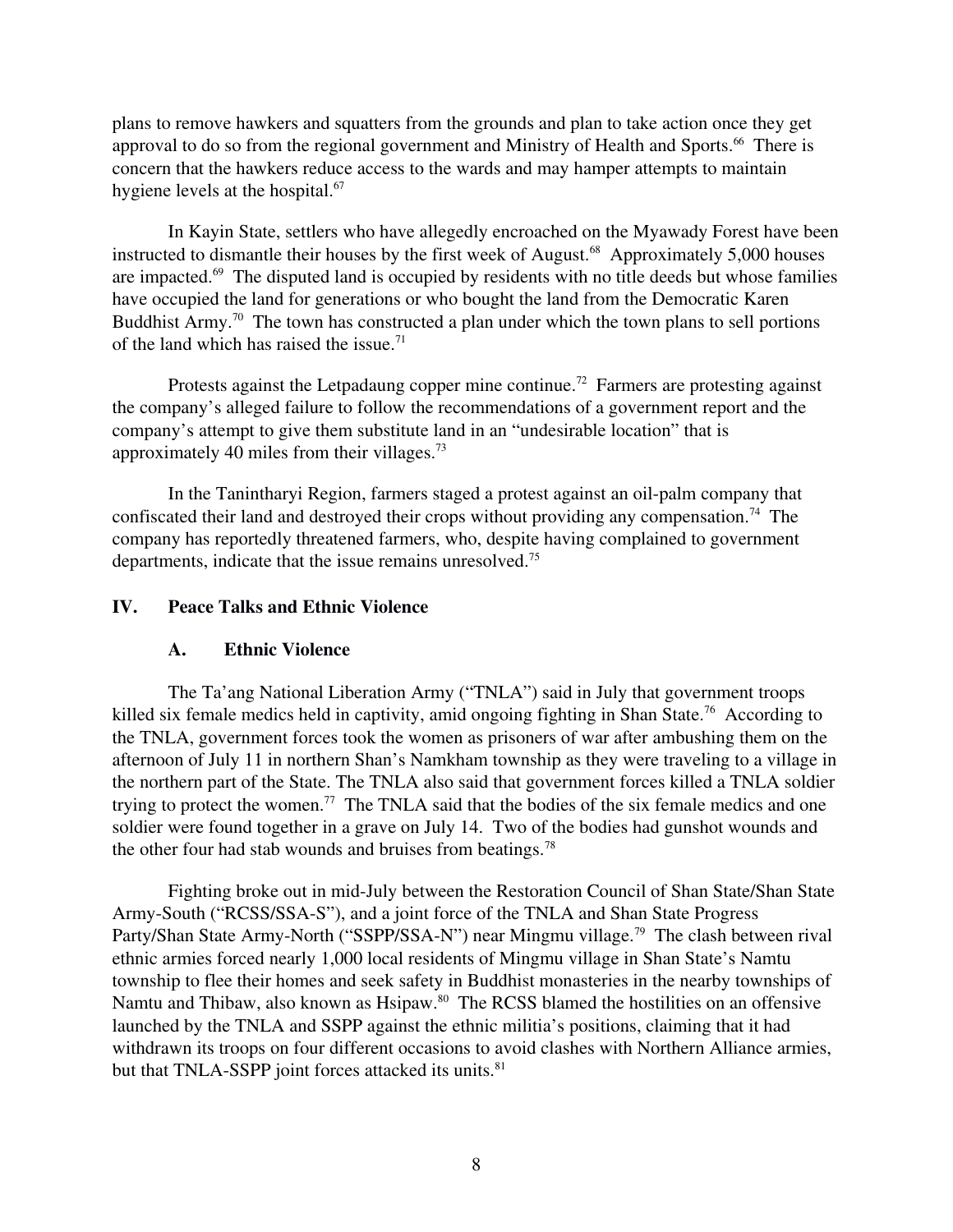Also in mid-July, soldiers from the Restoration Council of Shan State/Shan State Army-South ("RCSS/SSA-S") took 50 boys from a few villages in Mong Pan township of Shan State, according to the National League for Democracy ("NLD"). $82$  The NLD said the RCSS/SSA-S compiled a list of young men in the area and informed their parents that it would recruit them as new members, and the boys went with the RCSS/SSA-S because they did not want the ethnic militia to threaten their parents if they refused.<sup>83</sup> RCSS/SSA-S spokesman Lieutenant Colonel Sai Oo told Radio Free Asia that he was not aware of the forced recruitment in the villages and could not confirm it.<sup>84</sup>

Earlier in July, fighting between Myanmar forces and the RCSS/SSA-S in Hanngin and Hikhe villages of Shan State's Mong Kung township forced about 500 residents to flee to safety in monasteries.<sup>85</sup> Four days of fighting between the two sides left 12 Myanmar army troops and one RCSS/SSA-S soldier dead.<sup>86</sup>

Rights groups have accused both government troops and ethnic soldiers of human rights violations in Myanmar's conflict zones, including kidnapping, torturing, and killing civilians, and forcing them to work as laborers and as recruits.<sup>87</sup>

#### <span id="page-8-0"></span>B. Peace Talks

The third session of the  $21<sup>st</sup>$  Century Panglong Peace Conference, held July 11-16, 2018, did not include discussions on the rights of ethnic minorities because of objections from the Tatmadaw.<sup>88</sup> The Tatmadaw agreed only to discuss the topic of gender equality, arguing that "citizens' rights" includes ethnic rights. The Conference ended with 14 additional basic principles on all issues, except security, adopted as Part II of the Union Accord.<sup>89</sup> Only one of the principles is in the economic sector. Ten principles rejected by the Tatmadaw included the Union and state/regional governments being allowed to draft policies for private sector businesses, intending to increase transparency and responsible business practices. Other rejected considerations regarded issues such as fair revenue sharing between the Union and state/regional governments; full rights to draft a budget and raise revenue and expenditures; subsidiary principles for regional authorities; and macroeconomic stability and a macroeconomic monitoring program. The Conference also concluded with a commitment to hold three more rounds of the meeting before the end of 2019 and that a major congress would be held by 2020 as necessary.<sup>90</sup>

The Myanmar government invited all members of the Federal Political Negotiation and Consultative Committee ("FPNCC") to attend the Panglong Peace Conference.<sup>91</sup> The FPNCC is a political alliance of armed groups based in northern Shan and Kachin states. Its members include the United Wa State Army, the Kachin Independence Army, the National Democratic Alliance Army, the Shan State Progress Party, the Ta'ang National Liberation Army, the Arakan Army and the Myanmar National Democratic Alliance Army. According to the peace conference rules, participation in discussions is limited to existing ethnic armed groups who have signed the Nationwide Ceasefire Agreement ("NCA").<sup>92</sup> The FPNCC's invitation permitted the members to attend meetings, but they were not able to participate in the meetings as representatives since they have not signed the NCA.<sup>93</sup> Additionally, representatives of the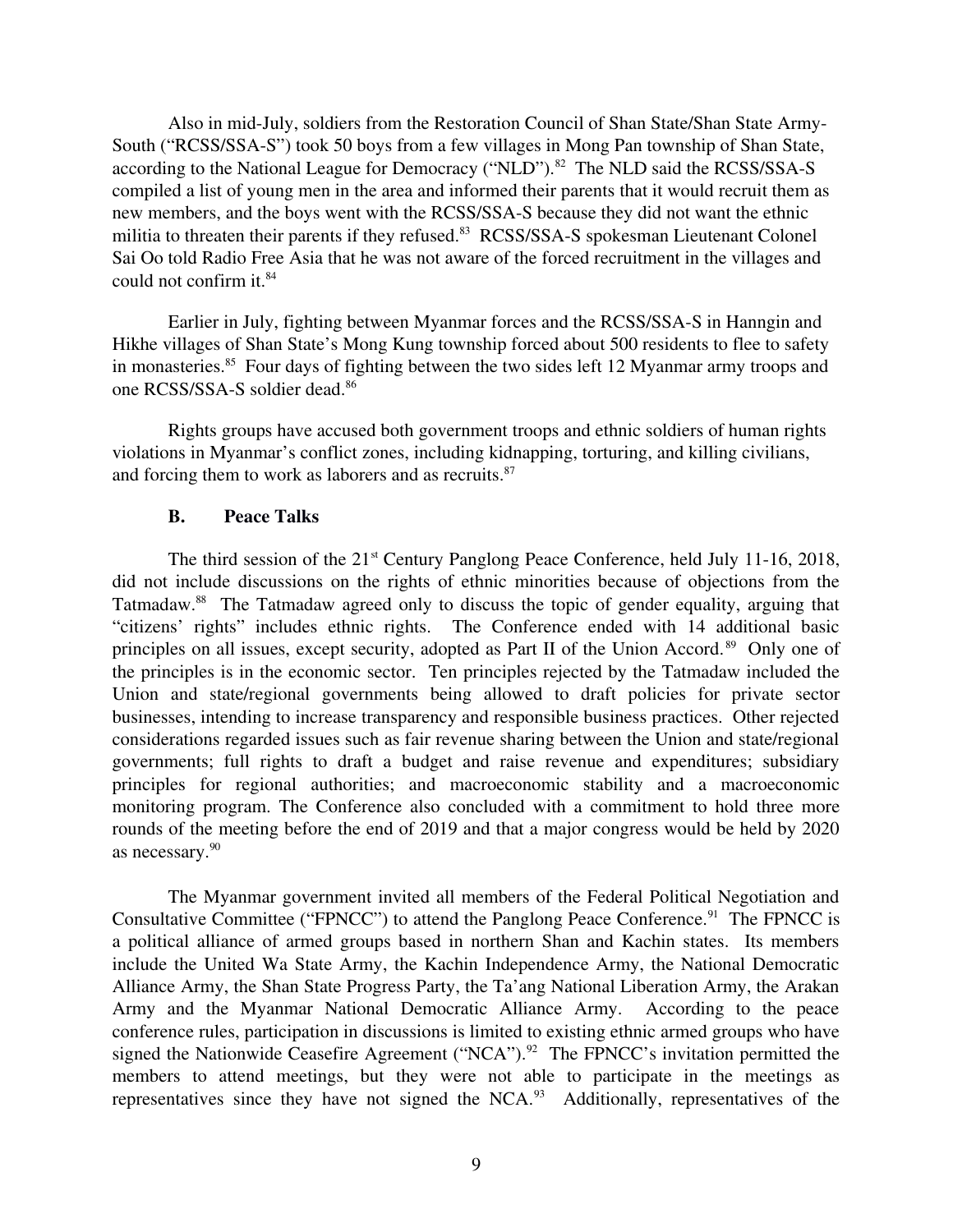FPNCC met with State Counselor Aung San Suu Kyi and Myanmar Armed Forces Chief Senior-General Min Aung Hlaing.<sup>94</sup> The FPNCC said it discussed reopening the lines of communication between the coalition and the government peace negotiator.<sup>95</sup>

The Karen Peace Support Network, a group of more than 20 ethnic Karen Civil Society groups that operate along the Thai-Myanmar border, released a statement ahead of the Panglong Peace Conference, accusing the Tatmadaw of blocking proposals for building a federal political system in the future.<sup>96</sup> The statement also called for amending or repealing laws, including the 2008 Constitution, that give the central government strong authority over land and natural resources.

In a speech on the first day of the third session of the Panglong Peace Conference, Commander-in-Chief Senior-General Min Aung Hlaing said that the Myanmar government and the Tatmadaw are actively seeking peace, but that this should not be misread as a sign of weakness on the part of the armed forces.<sup>97</sup> He criticized ethnic armed groups, saying that they are responsible for the stalled peace process, which is "drowning our country."<sup>98</sup> He went on to say that the armed groups should operate according to international peace principles and not waste time on discussions unrelated to peace. His comments are widely believed to be in response to a proposal from ethnic armed groups at informal talks that the Tatmadaw's role in political dialogue should end within the next ten years. In his speech, Senior-General Min Aung Hlaing also claimed that the Tatmadaw represents all Myanmar nationals.<sup>99</sup> This claim drew a strong negative response from the public on social media.

Arakan National Party ("ANP") Vice Chairwoman Aye Nu Sein's speech on the first day of the Conference also sparked controversy and debate among political analysts and prompted the Union Peace Dialogue Joint Committee ("UPDJC") bloc of political parties, of which the ANP is a member, to disavow the speech.<sup>100</sup> The speech highlighted the violence in northern Rakhine State last year in which tens of thousands of non-Muslim people were displaced in Maungdaw District and 700,000 Rohingya individuals were driven out to Bangladesh by Tatmadaw clearance operations. The Vice Chairwoman also criticized the ruling party's failure to consult the local Arakanese party, which holds seats in the Rakhine State Parliament, in its response to the crisis. In a statement, the UPDJC said the ANP's speech did not reflect the views of the political bloc and that the address was delivered without consultation with other parties.

The Tatmadaw made a conditional offer for the Ta'ang Nationalities Liberation Army ("TNLA"), the Myanmar National Democratic Alliance Army ("Kokang") and the Arakan Army ("AA") to sign the NCA following a period of dialogue.<sup>101</sup> The deputy head of the Tatmadaw made the offer during a sidelines meeting with the leaders of the three ethnic armed groups during the Panglong Peace Conference. The offer is conditioned on the ethnic armed groups announcing that they would agree to disarm prior to engaging in a dialogue to sign the NCA.

The United Wa State Army ("UWSA"), the largest armed ethnic group in Myanmar, said it still has some concerns over signing the NCA.<sup>102</sup> The government's Peace Commission plans to visit northeastern Myanmar to attempt to assuage the UWSA's concerns.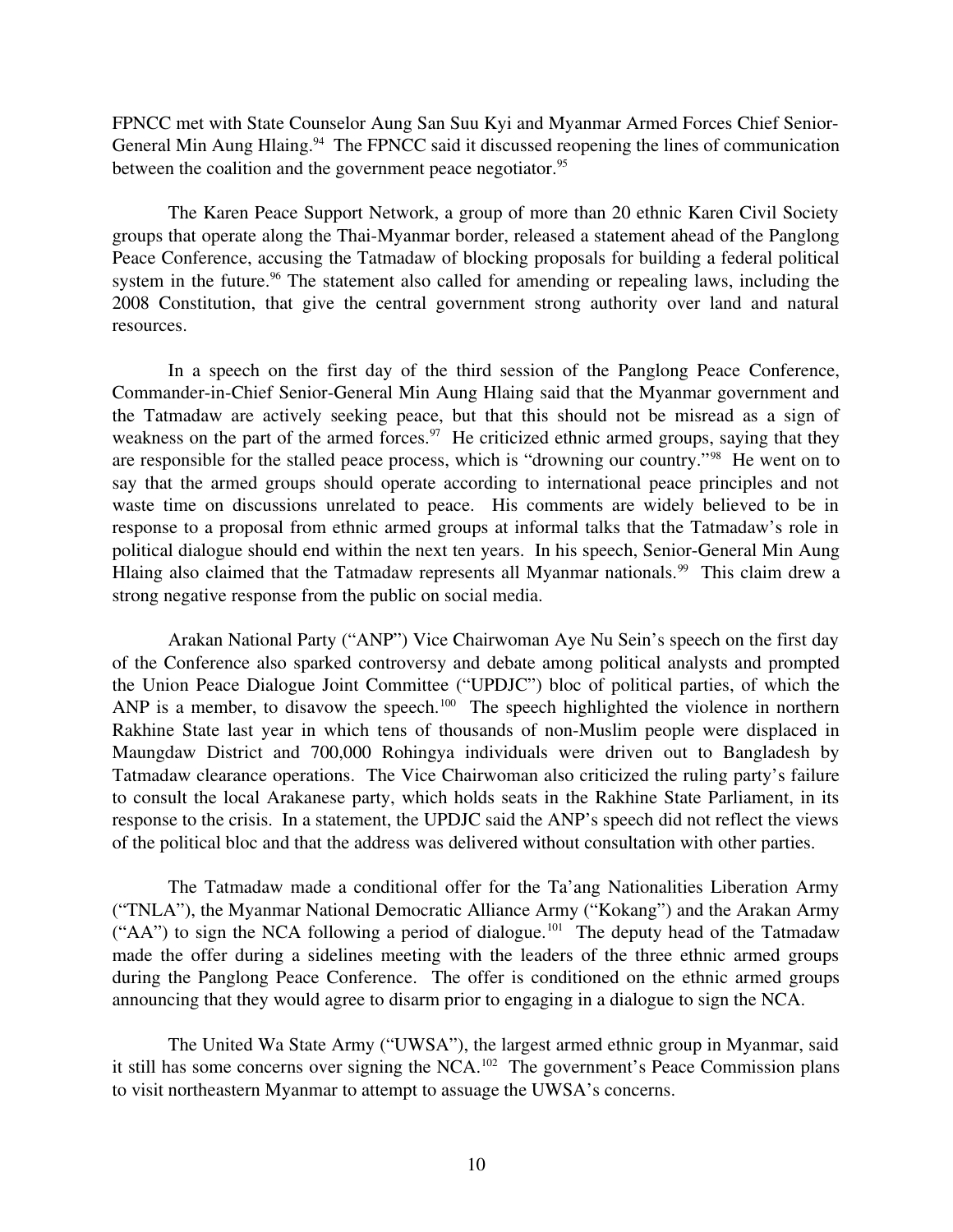In her closing address to the third session of the 21<sup>st</sup> Century Panglong Peace Conference, State Counselor Aung San Suu Kyi said that a peace strategy is required to achieve all parties' common goals for Myanmar. She said that the UPDJC had already formed working committees tasked with implementing this strategy. The conference concluded with the signing of agreements under Part 2 of the Union Accord. These agreements included 14 principles that were discussed and approved by the UPDJC. Of these principles , four were in the political sector, one economic, seven social, and two involved land. No agreement has yet been reached on the security sector. Some delegates expressed disappointment with the results of the conference. A Karen National Union delegate said the wording "to encourage the participation of at least 30 percent of women in every sector" is concerning because there should be a specific polity to enhance the participation of women, not merely encouragement. Additionally, there is disappointment over the inclusion of only two principles in the land sector with many demands of ethnic groups left out of the final text.

The Myanmar government began informal meetings with ethnic armed groups as agreed at the third round of the  $21<sup>st</sup>$  Century Panglong Peace Conference.<sup>103</sup> The government's Peace Commission held separate meetings with the Kachin Independence Organization ("KIO") and the Restoration Council of Shan State/Shan State Army-South ("RCSS/SSA-S) in Chiang Mai, Thailand just days after the end of the conference on July 16. The meetings aimed to enhance trust between the government and armed ethnic groups through the NCA.

In an interview, the Vice Chair of the New Mon State Party ("NMSP") said that conditions got worse for the group after singing the NCA due to growing doubts about the intentions of the Tatmadaw.<sup>104</sup> The NMSP, which signed the NCA on February 13, hasn't been allowed to join the Joint Monitoring Committee, and the Tatmadaw has seized three NMSP camps.

Chinese Special Envoy Sun Guoziang told reporters that although China has helped facilitate peace negotiations between the Myanmar government and ethnic armed groups based along the China-Myanmar border, China does not have its own interests in supporting Myanmar's peace process.<sup>105</sup> He said that China is committed to supporting Myanmar in achieving peace for the sake of all Myanmar nationals and that if peace is achieved, the China and Myanmar border would be stable.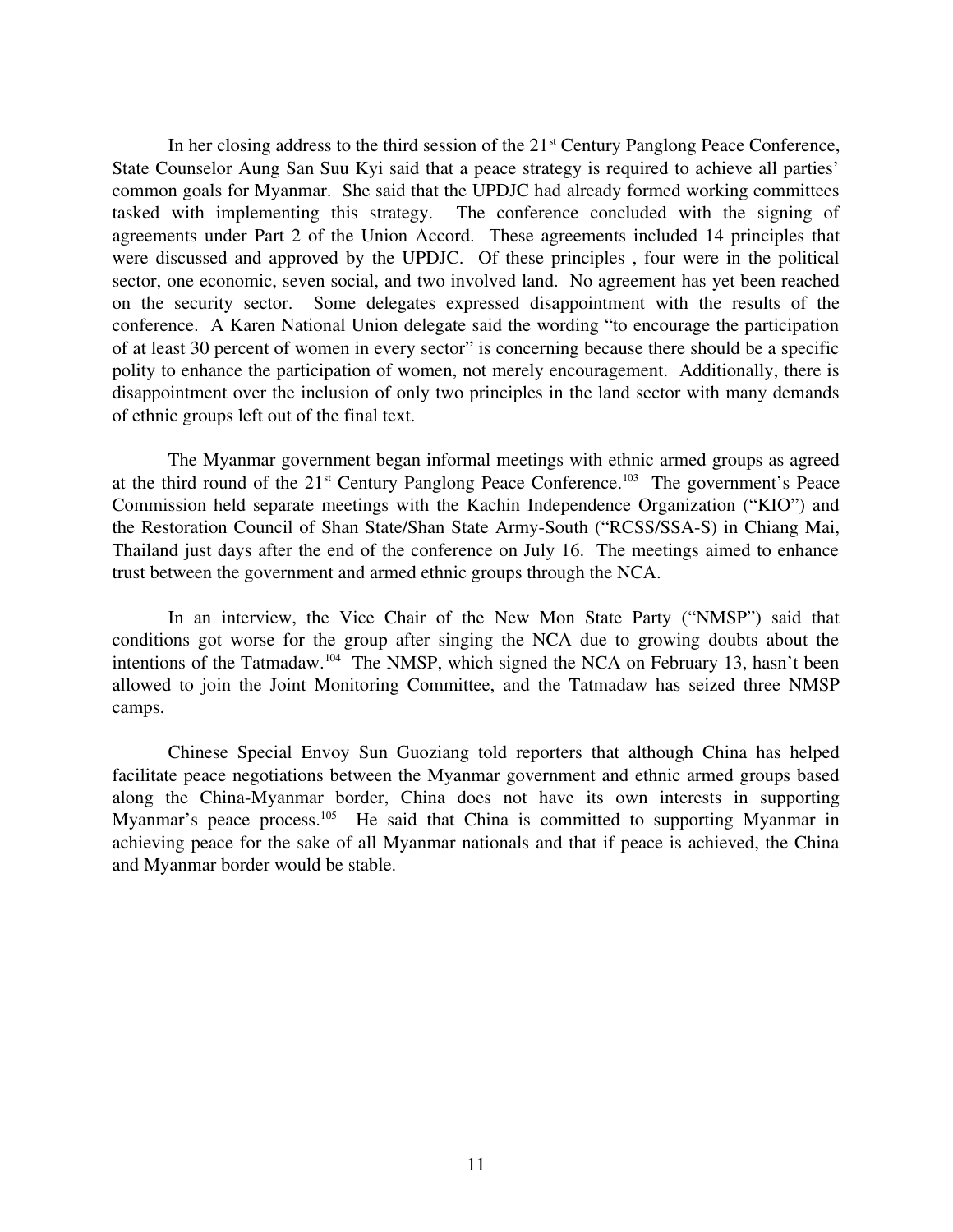1 Xchange, May 23, 2018: http://xchange.org/rohingya-repatriation-survey/ 2 New York Times, May 31, 2018: https://www.nytimes.com/2018/05/31/world/asia/myanmar-rohingya-refugees[return.html](https://www.nytimes.com/2018/05/31/world/asia/myanmar-rohingya-refugees-return.html) 3 UN, June 6, 2018:<https://news.un.org/en/story/2018/06/1011491> 4 The Guardian, July 5, 2018: https://www.theguardian.com/world/2018/jul/06/rohingya-refugees-reject-un-myanmar-repatriation[agreement](https://www.theguardian.com/world/2018/jul/06/rohingya-refugees-reject-un-myanmar-repatriation-agreement) 5 *Id.* 6 *Id.* 7 *Id.* 8 UNHCR, August 3, 2018: http://www.unhcr.org/news/briefing/2018/7/5b3f2794ae/joint-bangladeshunhcr-verification-rohingyarefugees-gets-underway.html 9 *Id.* 10 Inter Sector Coordination Group, July 19, 2018: [https://reliefweb.int/sites/reliefweb.int/files/resources/iscg\\_situation\\_report\\_19\\_july\\_2018.pdf](https://reliefweb.int/sites/reliefweb.int/files/resources/iscg_situation_report_19_july_2018.pdf) 11 Relief Web, July 31, 2018: https://reliefweb.int/report/bangladesh/thousands-risk-trafficking-amid-rohingya-refugeecrisis-iom 12 *Id.* 13 Myanmar Times, July 4, 2018, https://www.mmtimes.com/news/anti-graft-body-set-government-units-curb-corruption.html. 14 *Id*. 15 *Id*. 16 *Id*. 17 The Irrawaddy, July 4, 2018, https://www.irrawaddy.com/news/burma/corruption-czar-puts-bribe-payers-alert.html. 18 *Id*. 19 *Id*. 20 *Id*. 21 *Id*. 22 Bangkok Post, July 4, 2018, https://www.bangkokpost.com/news/politics/1497346/arrest-warrant-issued-for-thaksin-in-myanmarloan-trial. 23 Mizzima, July 17, 2018, http://www.mizzima.com/news-domestic/anti-corruption-commission-registers-case-against-12-customs[officials.](http://www.mizzima.com/news-domestic/anti-corruption-commission-registers-case-against-12-customs-officials) 24 *Id*. 25 Myanmar Times, July 20, 2018, https://www.mmtimes.com/news/myanmar-farmers-are-still-waiting-their-confiscated-land-and[justice.html.](https://www.mmtimes.com/news/myanmar-farmers-are-still-waiting-their-confiscated-land-and-justice.html) 26 *Id*. 27 *Id*. 28 Myanmar Times, July 12, 2018, https://www.mmtimes.com/news/us-slaps-visa-sanctions-myanmar-officials.html 29 ABC News, July 8, 2018, https://abcnews.go.com/International/europe-canada-slapped-sanctions-myanmar-rohingya-treatment[us/story?id=56441577](https://abcnews.go.com/International/europe-canada-slapped-sanctions-myanmar-rohingya-treatment-us/story?id=56441577) 30 Human Rights Watch, July 9, 2018, https://www.hrw.org/news/2018/07/09/us-strengthen-targeted-sanctions-burma 31 Roll Call, July 31, 2018, https://www.rollcall.com/news/durbin-blasts-removal-myanmar-sanctions-defense-bill 32 United News of Bangladesh, August 1, 2018, http://unb.com.bd/bangladesh-news/NHRC-boss-calls-for-sanctions-against-[Myanmar/76755](http://unb.com.bd/bangladesh-news/NHRC-boss-calls-for-sanctions-against-Myanmar/76755) 33 Business Insider UK, July 29, 2018: http://uk.businessinsider.com/facebook-accused-of-undermining-aid-to-burma-myanmar-2018-7?r=US&IR=T. 34 Wired, July 6, 2018: https://www.wired.com/story/how-facebooks-rise-fueled-chaos-and-confusion-in-myanmar/. 35 Reuters, July 13, 2018: https://www.reuters.com/article/us-myanmar-critic-arrest/myanmar-arrests-government-critic-undersedition-law-idUSKBN1K32A5. 36 The New York Times, July 9, 2018: https://www.nytimes.com/2018/07/09/world/asia/reuters-journalists-myanmar[trial.html.](https://www.nytimes.com/2018/07/09/world/asia/reuters-journalists-myanmar-trial.html) 37 The New York Times, July 16, 2018: https://www.nytimes.com/2018/07/16/world/asia/myanmar-reuters-reporters.html. 38 Myanmar Times, July 23, 2018, https://www.mmtimes.com/news/ethnic-businesses-urged-achieve-peace-through-economic[development.html.](https://www.mmtimes.com/news/ethnic-businesses-urged-achieve-peace-through-economic-development.html) 39 *Id.* 40 *Id.* 41 ASEAN Business by The Business Times, July 4, 2018, https://www.businesstimes.com.sg/asean-business/at-a-glance-taxes-in[myanmar.](https://www.businesstimes.com.sg/asean-business/at-a-glance-taxes-in-myanmar) 42 *Id.* 43 *Id.* 44 *Id.* 45 Xinhua News, July 8, 2018, http://www.xinhuanet.com/english/2018-07/08/c\_137309715.htm. 46 *Id.* 47 Myanmar Times, July 6, 2018, https://www.mmtimes.com/news/china-myanmar-high-speed-railway-quietly-back[track.html.](https://www.mmtimes.com/news/china-myanmar-high-speed-railway-quietly-back-track.html) 48 *Id.* 49 *Id.* 50 *Id.*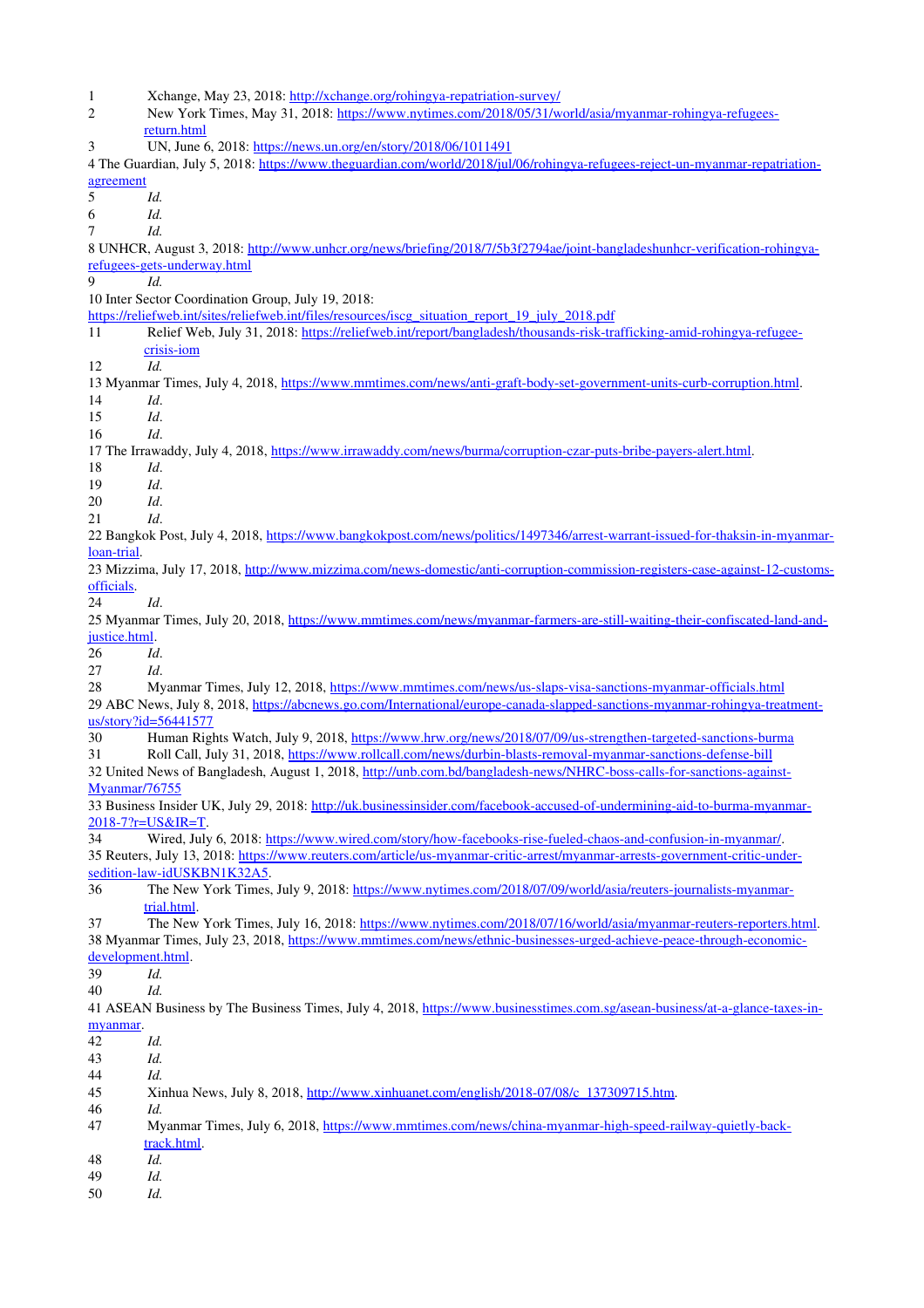51 Human Rights Watch, July 17, 2018: https://www.hrw.org/report/2018/07/17/nothing-our-land/impact-land-confiscation-farmers[myanmar](https://www.hrw.org/report/2018/07/17/nothing-our-land/impact-land-confiscation-farmers-myanmar) 52 *Id.* 53 *Id.* 54 *Id.* 55 *Id.* 56 *Id.* 57 *Id.* 58 *Id.* 59 *Id.* 60 *Id.* 61 The Irrawaddy, July 26, 2018: https://www.irrawaddy.com/news/burma/5-sued-mandalay-thwarted-cement-factory-protest.html 62 *Id.* 63 Mizzima, July 28, 2018: http://www.mizzima.com/news-domestic/village-administrator-sacked-protesting-against-cementfactory-project 64 *Id.* 65 Myanmar Times, July 5, 2018: https://www.mmtimes.com/news/illegal-hawkers-squatters-continue-plague-hospital.html 66 *Id.* 67 *Id.* 68 *Id.* 69 Myanmar Times, July 31, 2018: https://www.mmtimes.com/news/department-moves-evict-settlers-kayin-land[dispute.html](https://www.mmtimes.com/news/department-moves-evict-settlers-kayin-land-dispute.html) 70 *Id.* 71 *Id.* 72 Mizzima, July 5, 2018: http://www.mizzima.com/news-domestic/letpadaung-residents-call-end-copper-mining-project 73 *Id.* 74 Mizzima, July 9, 2018: http://www.mizzima.com/news-domestic/farmers-tanintharyi-stage-protest-against-shwe-kanbawza-oilpalm-company 75 *Id.* 76 Radio Free Asia, July 17, 2018, https://www.rfa.org/english/news/myanmar/six-medics-found-dead-after-clashes-in-myanmarsvolatile-shan-state-07172018162137.html 77 *Id*. 78 *Id*. 79  *Id*. 80 *Id*. 81 *Id*. 82 Radio Free Asia, July 16, 2018, https://www.rfa.org/english/news/myanmar/ethnic-army-in-shan-state-abducts-50-young-men-[07162018161156.html.](https://www.rfa.org/english/news/myanmar/ethnic-army-in-shan-state-abducts-50-young-men-07162018161156.html) 83 *Id*. 84 *Id*. 85  *Id*. 86 *Id*. 87 *Id*. 88 The Irrawaddy, July 2, 2018: https://www.irrawaddy.com/news/burma/tatmadaw-objects-discussion-ethnic-rights-peace[conference.html;](https://www.irrawaddy.com/news/burma/tatmadaw-objects-discussion-ethnic-rights-peace-conference.html) Mizzima, July 5, 2018: http://www.mizzima.com/news-domestic/ethnic-minority-rights-will-not-be-third-panglongconference-agenda. 89 The Irrawaddy, July 18, 2018: https://www.irrawaddy.com/news/burma/peace-conference-adopts-14-basic-principles-1[economic.html.](https://www.irrawaddy.com/news/burma/peace-conference-adopts-14-basic-principles-1-economic.html)

90 Myanmar Times, July 17, 2018: https://www.mmtimes.com/news/peace-conference-agrees-14-points-skirts-security-issue.html. 91 The Irrawaddy, July 4, 2018: https://www.irrawaddy.com/news/burma/members-northern-alliance-invited-attend-panglong-peace[conference.html.](https://www.irrawaddy.com/news/burma/members-northern-alliance-invited-attend-panglong-peace-conference.html)

92 Myanmar Times, July 5, 2018: https://www.mmtimes.com/news/non-signatories-ceasefire-invited-panglong.html. 93 The Irrawaddy, July 11, 2018: https://www.irrawaddy.com/news/burma/analysis-military-chief-says-tatmadaw-wants-peace-not-

[weak.html.](https://www.irrawaddy.com/news/burma/analysis-military-chief-says-tatmadaw-wants-peace-not-weak.html)

94 The Irrawaddy, July 10, 2018: https://www.irrawaddy.com/news/burma/ethnic-armed-leaders-meet-state-counselor-army-chiefhope-peace-process-breakthrough.html.

95 Myanmar Times, July 11, 2018: https://www.mmtimes.com/news/northern-alliance-hopes-reopen-dialogue-govt.html. 96 Myanmar Times, July 6, 2018: https://www.mmtimes.com/news/tatmadaw-and-govt-using-peace-process-centralisation[csos.html.](https://www.mmtimes.com/news/tatmadaw-and-govt-using-peace-process-centralisation-csos.html)

97 The Irrawaddy, July 11, 2018: https://www.irrawaddy.com/news/burma/analysis-military-chief-says-tatmadaw-wants-peace-not[weak.html.](https://www.irrawaddy.com/news/burma/analysis-military-chief-says-tatmadaw-wants-peace-not-weak.html)

98 Mizzima, July 12, 2018: http://www.mizzima.com/news-domestic/myanmar-army-blames-ethnic-groups-stalled-peace[talks.](http://www.mizzima.com/news-domestic/myanmar-army-blames-ethnic-groups-stalled-peace-talks)

99 The Irrawaddy, July 12, 2018: https://www.irrawaddy.com/news/burma/military-chiefs-comment-tatmadaw-representing-peopledraws-backlash-online.html.

100 The Irrawaddy, July 12, 2018: https://www.irrawaddy.com/news/burma/anps-criticism-government-peace-conference-speechsparks-controversy.html.